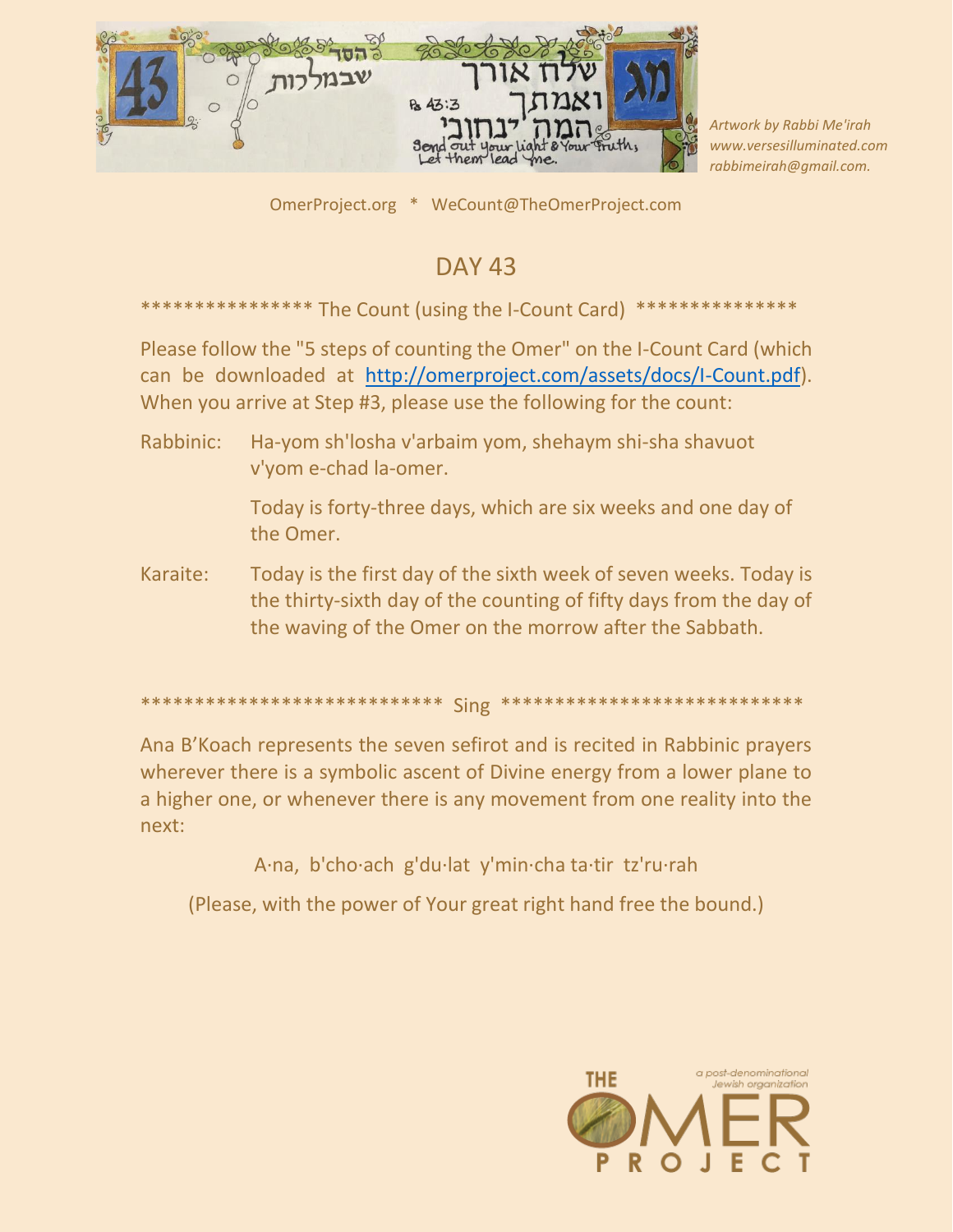\*\*\*\*\*\*\*\*\* This Week According to Rabbinic Mystical Teachings \*\*\*\*\*\*\*\*\*

Week Seven: Malchut / Shechina. Majesty, Divine Presence, Grounding, Nobility, Sovereignty, Leadership.

Malchut is a sense of belonging. Knowing that you matter and that you make a difference. That you have the ability to be a proficient leader in your own right. It gives you independence and confidence. A feeling of certainty and authority. When a mother lovingly cradles her child in her arms and the child's eyes meet the mother's affectionate eyes, the child receives the message: "I am wanted and needed in this world. I have a comfortable place where I will always be loved. I have nothing to fear. I feel like royalty in my heart."

David represents kingdom, or sovereignty during this week.

\*\*\*\*\*\*\*\*\* This Day According to Rabbinic Mystical Teachings \*\*\*\*\*\*\*\*\*

This day: Chesed shebe'Malchut. Love within Majesty, Love within Groundedness, and Lovingkindness in Nobility.

One thought for Chesed of Malchut: Address someone else's suffering while maintaining your own calm.